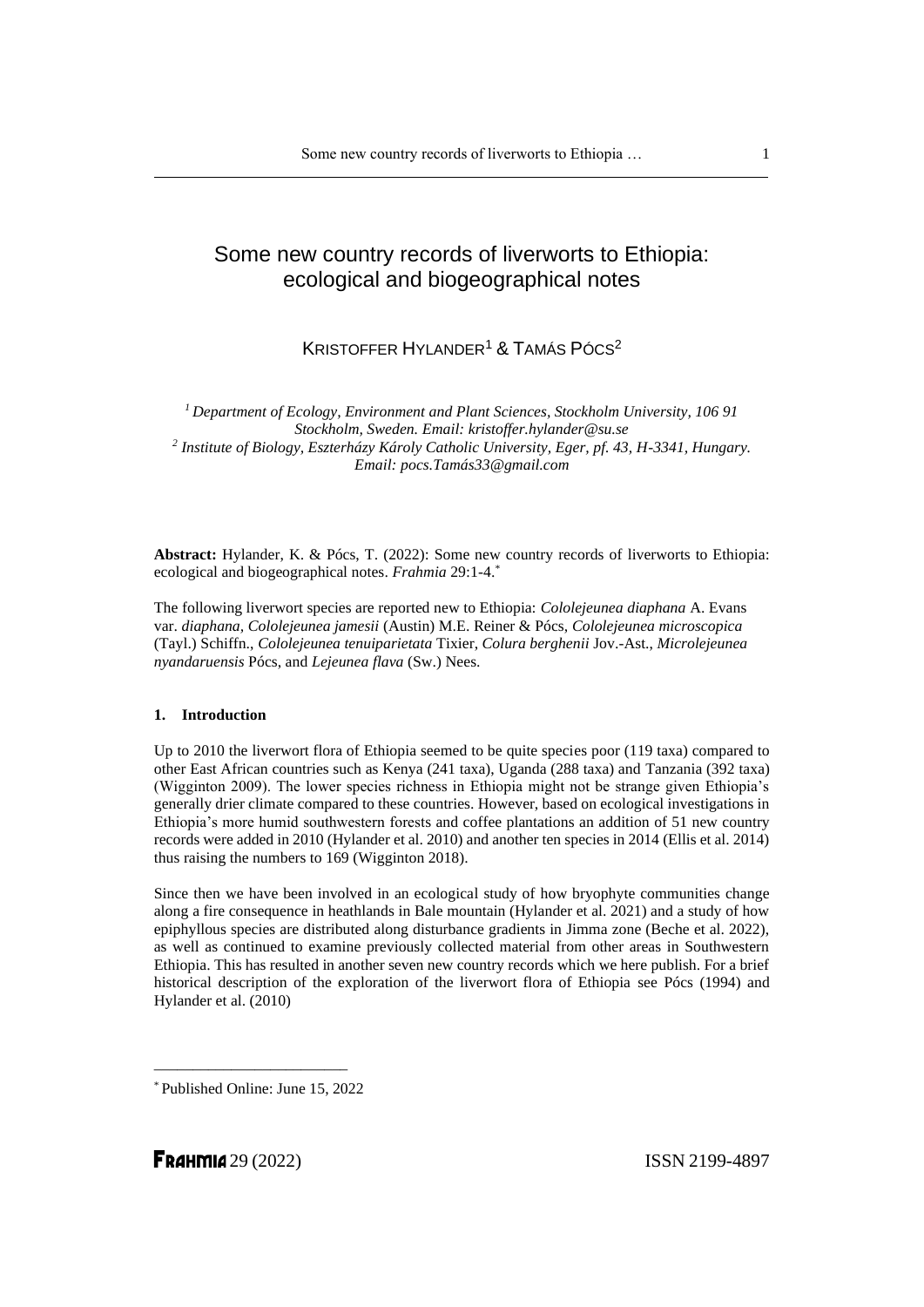## **2. New records to Ethiopia**

**!** *Cololejeunea diaphana* **A. Evans var.** *diaphana* (as *Aphanolejeunea truncatifolia* Horik. in Wigginton [2009].)

Kaffa; Gera; Afromontane forest; 2100 m a.s.l.; 1 april 2019; coord. 7.619 N, 36.114 E (WGS84); *KHY 8472* (ETH); *leg.* Dinkissa Beche, *det. et conf.* Tamás Pócs.

Epiphyllous together with *Cololejeunea obtusifolia* (E.W. Jones) Tixier. In Africa previously known from Angola, Uganda, Malawi and Bioko (Wigginton 2018).

**!** *Cololejeunea jamesii* **(Austin) M.E. Reiner & Pócs** (as *Aphanolejeunea fadenii* (Pócs) Pócs in Wigginton [2009] and *Cololejeunea clavatopapillata* Steph. in Pócs et al. [2015].)

Illubabor; Sheka; 25 km N of Tepi along road to Mettu; Afromontane forest, epiphyllous on *Asplenium protensum*; 2300 m a.s.l.; 21 January 2009; coord. 7.39089 N, 35.38821 E (WGS84); *KHY 8216* (ETH); *leg. et det.* Kristoffer Hylander, *conf.* Tamás Pócs.

Epiphyllous on fern in forest edge. In Africa previously known from Kenya, Tanzania, Uganda and Rwanda (Wigginton 2018).

**!** *Cololejeunea microscopica* **(Tayl.) Schiffn.** (as *Aphanolejeunea microscopica* (Taylor) A.Evans in Wigginton [2009].)

Bale; Dodolla; Angafu; Erica heathland, on Erica; 3591 m a.s.l.; 12 November 2015; coord. 06°51.007' N, 39°14.754' E (WGS84); *KHY 8548* (ETH); *leg.* Carl Frisk, *det.* Kristoffer Hylander, *conf.* Tamás Pócs.

Among epiphytic liverworts (*Metzgeria* sp.) on *Erica* sp. The species is previously known from tropical America to Africa, including Kenya, Tanzania, Uganda, Malawi, Democratic Republic of the Congo and Rwanda (Wigginton 2018).

## **!** *Cololejeunea tenuiparietata* **Tixier**

Kaffa; Bonga; Dencha, Boka forest, 6 km S of Bonga; Afromontane forest; 1956 m a.s.l.; 9 December 2006; coord. UTM 37N 796675 194564 (WSG84); *KHY 4598* (ETH); *leg.* Kristoffer Hylander, *det. et conf.* Tamás Pócs.

Epipyllous along small stream. Previously known only from Rwanda and Democratic Republic of Congo (Wigginton 2018). Described by Tixier (1995) and also illustrated in Fischer (2013).

## **!** *Colura berghenii* **Jov.-Ast**.

Bale; Dodolla; Angafu; Erica heathland, on Erica; 3550 m a.s.l.; 11 November 2015; coord. 06°51.267' N, 39°14.728' E (WSG84); *KHY 8693* (ETH); *leg.* Carl Frisk, *det. et conf.* Tamás Pócs.

Epiphytic on *Erica* sp. together with *Metzgeria* sp. Previously known only from Rwanda and Tanzania (Wigginton 2018).

**FRAHMIA** 29 (2022) **ISSN 2199-4897**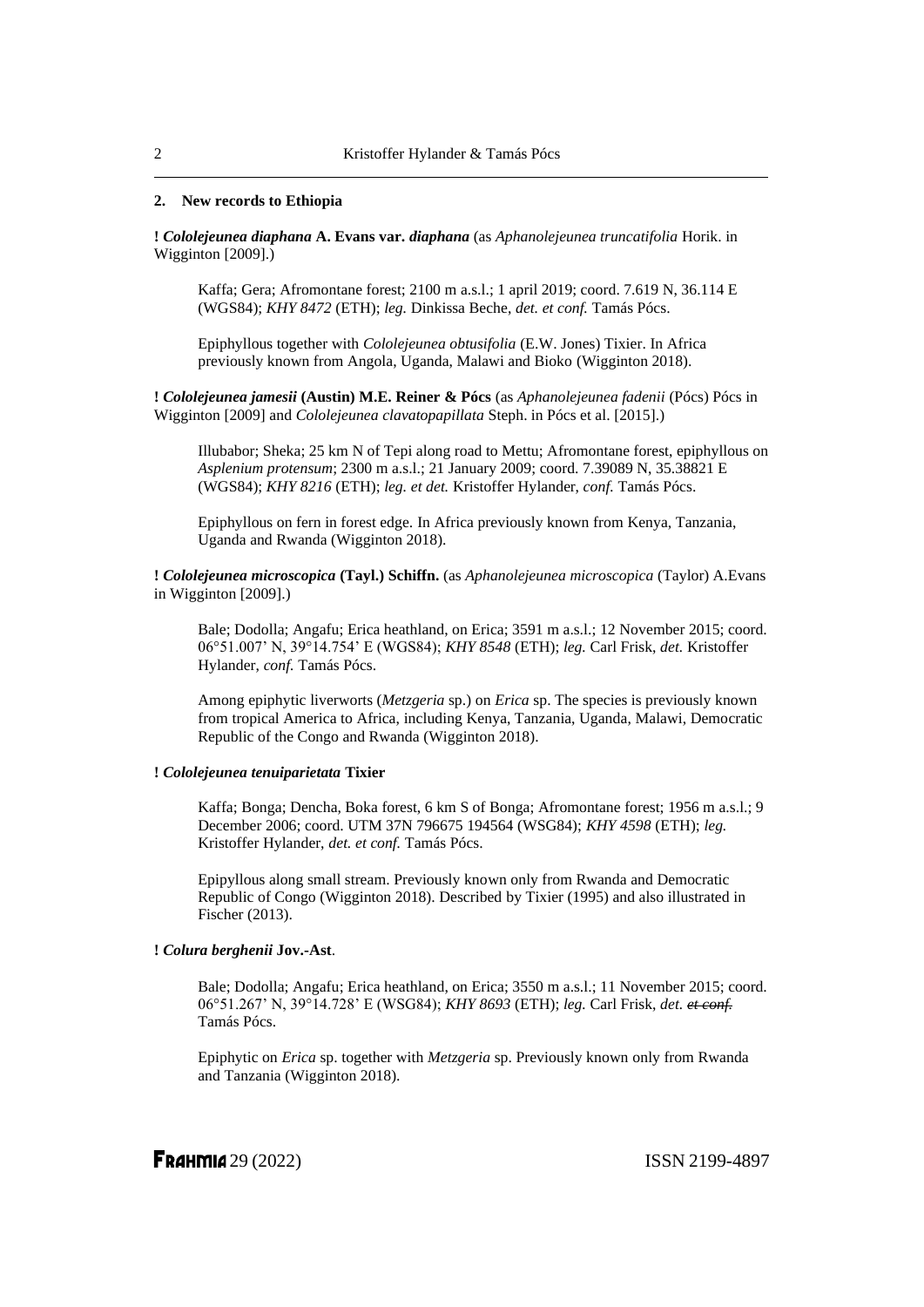## **!** *Microlejeunea nyandaruensis* **Pócs**

Bale; Dodolla; Angafu; Erica heathland, on Erica; 3661 m a.s.l.; 16 November 2015; coord. 06°50.186' N, 39°14.654' E (WSG84); *KHY 8536* (ETH); *leg.* Carl Frisk, *det.* Kristoffer Hylander, *conf.* Tamás Pócs.

Frequently collected on *Erica* shrubs in the heathlands around Angafu. Other specimens: KHY 8537 (ETH), KHY 8538 (ETH), KHY 8539 (ETH), KHY 8546 (ETH). Previously known only from Kenya and Rwanda (Wigginton 2018).

#### **!** *Lejeunea flava* **(Sw.) Nees**

Illubabor; Sheka; 25 km N of Tepi along road to Mettu; Afromontane forest, epiphytic; 2300 m a.s.l.; 21 January 2009; coord. 7.39089 N, 35.38821 E (WGS84); *KHY 8124* (ETH); *leg.* Kristoffer Hylander, *det.* Tamás Pócs.

Epiphytic in forest edge. Boggy area. Widespread in all tropical and subtropical continents. In tropical Africa its much more widespread ssp. *tabularis* (Spreng.) S.W.Arnell is considered also a separate, independent species: *Lejeunea tabularis* (Spreng) Gottsche et al., is. The latter can be recognized from its more robust size with wider, subcordate amphigastria with auriculate base (see Jones 1968).

### **3. Acknowledgments**

Thanks to Sileshi Nemomissa for help with loans from the herbarium and organizing research permits. Thanks to Carl Frisk for sharing collected material from Bale mountain, collected during his master thesis project. Thanks to Dinkissa Beche for sharing collected material from Gera, collected during his PhD-project.

## **4. Bibliography**

- BECHE, D., TACK, A.J.M., NEMOMISSA, S., WARKINEH, B., LEMESSA, D., RODRIGUES, R., FISCHER, J. & HYLANDER, K. (2022) Spatial variation in human disturbances and their effects on forest structure and biodiversity across an Afromontane forest. *Landscape Ecology* 37: 493-510.
- ELLIS, L.T., HYLANDER, K. & VENANZONI, R. (2014) New national and regional bryophyte records, 40. *Journal of Bryology* 36: 223-244.
- FISCHER, E. 2013. Liverworts and Hornworts of Rwanda. *ABC Taxa* 14: 1-552.
- HYLANDER, K., PÓCS, T. & NEMOMISSA, S. (2010) Liverworts of Southwestern Ethiopian montane forests: ecological and biogeographical notes. *Journal of Bryology* 32: 92-100.
- HYLANDER, K., FRISK, C.A., NEMOMISSA, S. & JOHANSSON, M.U. (2021) Rapid post-fire reassembly of species-rich bryophyte communities in Afroalpine heathlands. *Journal of Vegetation Science* 32: e13033
- JONES E.W. (1968) African Hepatics XIX. The *Lejeunea flava* complex. *Transactions of the British Bryological Society* 5: 548-562.
- PÓCS T. (1994) East African bryophytes, XIII. Bryophytes from the Bale Mountains, SE Ethiopia. 2. Hepaticae. *Fragmenta Floristica et Geobotanica* 39: 221–233.
- SHI, X.-Q., GRADSTEIN, S.R., ZHU, R.-L. (2015) Type studies on *Archilejeunea* (Lejeuneaceae, Marchantiophyta): six new synonyms and a new combination. *Phytotaxa* 195: 248–250.
- TIXIER, P. (1995) Résultats taxonomiques de l'expédition BRYOTROP au Zaire et Rwanda. 30. Bryophytes épiphylles (récoltes de E. Fischer). *Tropical Bryology* 11: 11-76.

**FRAHMIA** 29 (2022) **ISSN 2199-4897**